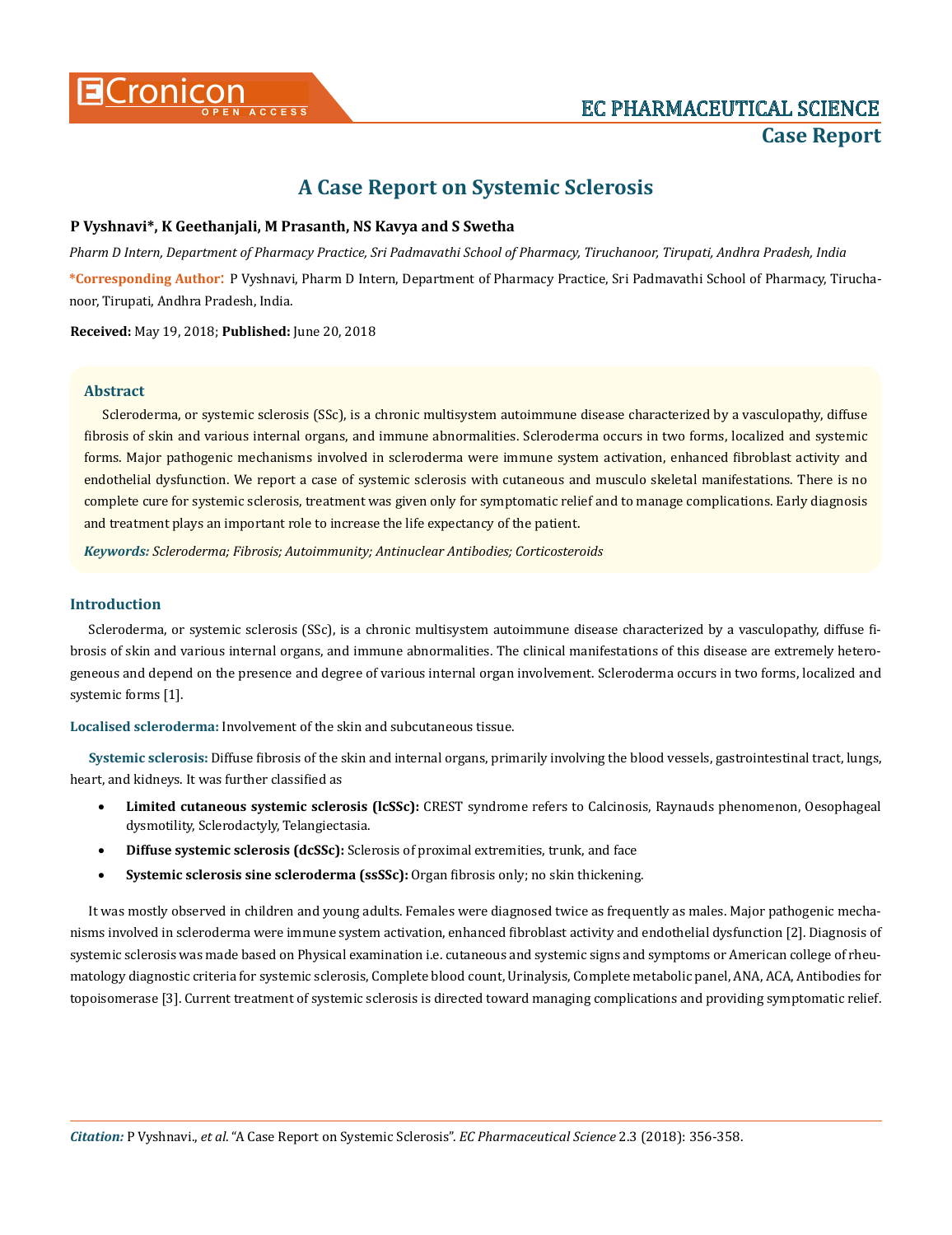#### **Case Report**

A 31 year old female patient was admitted in the department of dermatology in a tertiary care teaching hospital with chief complaints of tightness of skin since 1 year, joint pains gradual in onset, progressive in nature associated with joint movement restriction, ulcer over both feet, swelling of both hands, feet, blackish discolouration of skin all over the body, involuntary passage of urine and stools since 1 month, difficulty in breathing on exertion, difficulty in mouth opening, head ache, visual disturbances since 3 months. She was diagnosed with Systemic sclerosis five years back and on irregular treatment with prednisolone, chloroquine. Her menstrual history reveals she attained menarche at 12 years and menopause 1 year back. personal history discloses that her father was also died with similar complaints 10 years back.

Cutaneous examination shows tight, taut, shiny skin on face, Microstomia, Tautness of skin on hands, legs, non-pitting edema of fingers, Flexion deformities of hands with hyperpigmentation of skin over hands, Non-healing ulcers of varying sizes over both feet with pale granulation tissue. Autoamputation of right little toe was also seen. Her hair and mucosa was normal. Nails show Onycholysis.

Her HRCT Thorax reveals Interstitial lung disease. Her blood profile indicates anti-nuclear antibodies (ANA) positive, C – reactive protein (CRP) 12.8 mg/l and RA factor 128. Ultrasonography of abdomen and liver function tests doesn't show significant abnormality.

Treatment given includes Prednisolone 20 mg, Nifedipine 10 mg, Amoxiclav 625 mg, topical emollients and vitamin supplements. Patient had previously used chloroquine but now it was stopped as she develops visual disturbance due to chloroquine.

#### **Discussion**

Systemic sclerosis is a chronic disease of unknown etiology and involves multiple organ systems. Though the exact nature of the disease was not known, presence of antibodies makes this disease to categorise under auto immune disorders. Many studies reveals that the alteration of fibroblast function which leads to excessive fibrosis of several organs play a key role in the progression of systemic sclerosis. The pathological alterations in systemic sclerosis started with endothelial cell activation and vascular damage of unknown etiology leads to Lymphocyte and monocyte infiltration. Extravasation of these inflammatory cells activates fibroblasts the key for excessive fibrotic pathology of scleroderma. This may also causes imbalance between endothelium derived vasoactive substances i.e. increased endothelin and decreased nitric oxide, prostacyclin leads to vasospasm, muscular hypertrophy and ischemia. Other key growth factors that have also been implicated in the pathogenesis are connective tissue growth factor (CTGF), platelet-derived growth factor (PDGF) and the beta chemokines monocyte chemoattractant protein (MCP)-1 and MCP-3, TNF alpha.

The pathogenesis was summarised as Increased permeability, enhanced vasoreactivity, enhanced expression of adhesion molecules, imbalance between hemostatic and fibrinolytic factors, platelet activation, altered vascular wall growth bring about altered functional state of the endothelium and fibroproliferative changes in the vasculature [3,4].

Typical signs and symptoms of systemic sclerosis includes Cutaneous: Diffuse edema of hands and feet (early stages) Progressive skin tightening, Sclerodactyly, Digital ulcers and pits, Contractures, Hyperpigmentation, hypopigmentation, salt and pepper skin, Calcinosis, Telangiectasias, microstomia. Vascular: Raynaud's phenomenon, onycholysis, Digital ischemia and ulcers. Pulmonary: Interstitial lung disease, including alveolitis and interstitial fibrosis, Pulmonary hypertension, Recurrent aspiration pneumonitis caused by esophageal reflux and dysmotility, Respiratory muscle weakness. Cardiac: Cardiomyopathy, Congestive heart failure, Heart blocks, Pericarditis. Gastrointestinal: Gastroesophageal reflux, Esophageal dysmotility, aperistaltic esophagus, Esophageal stricture, Barrett's esophagus, Colonic wide-mouth diverticuli, Primary biliary cirrhosis, Anal incontinence, Orodental manifestations [2,3,5].